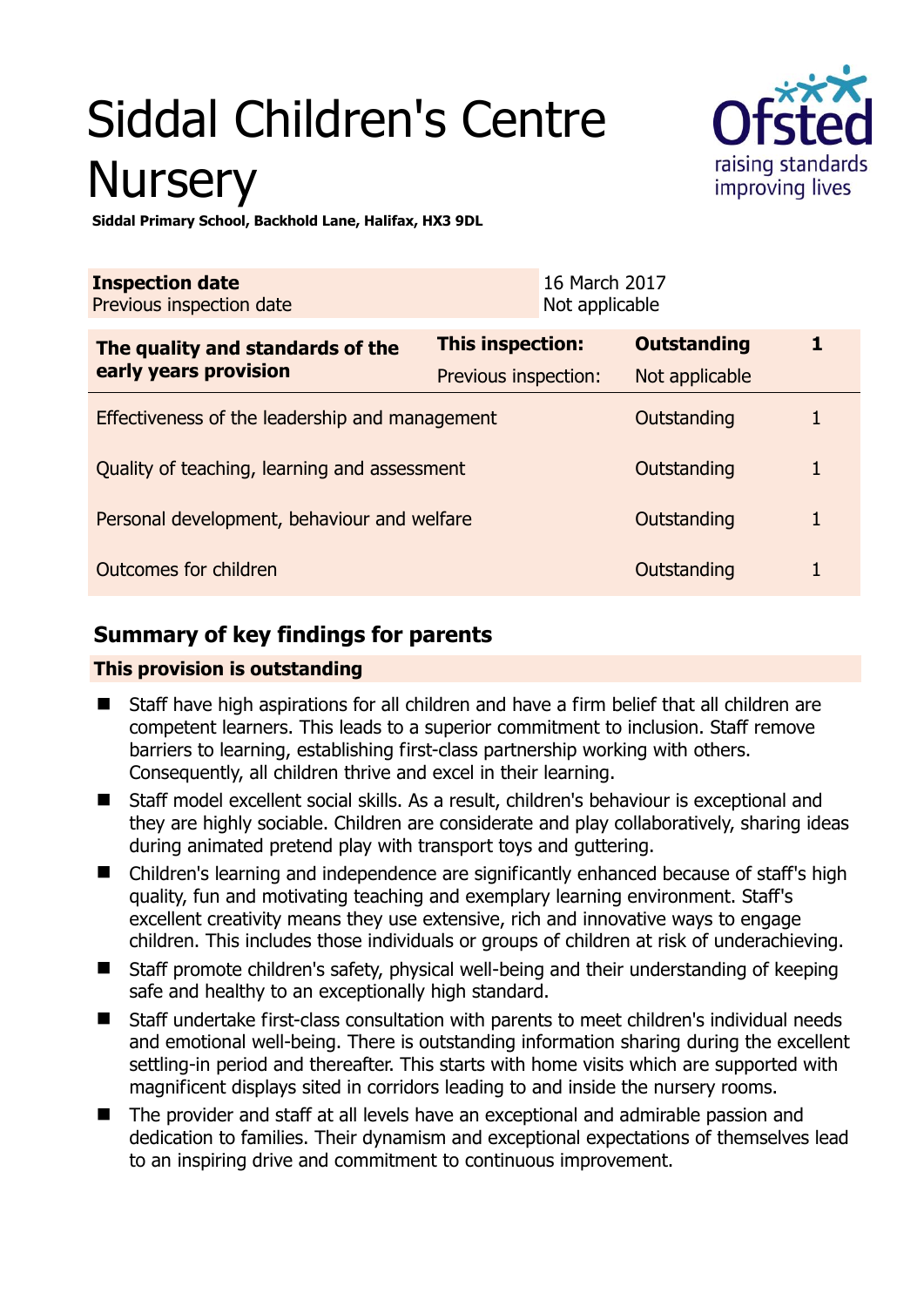## **What the setting needs to do to improve further**

### **To further improve the quality of the early years provision the provider should:**

■ continue to develop the outdoor provision and further enrich the all-round learning and development of children who have a preference for being outdoors.

### **Inspection activities**

- $\blacksquare$  The inspector observed the quality of teaching during activities indoors and outdoors, and assessed the impact this has on children's learning.
- The inspector spoke with staff and children during the inspection.
- The inspector completed a joint observation with the early years professional.
- The inspector held a meeting with the nursery manager, the children's centre manager, who is also the nominated person for the organisation, and one of the other registered individuals. She looked at relevant documentation and evidence of the suitability of staff working in the nursery.
- The inspector spoke to a number of parents during the inspection and took account of their views.

#### **Inspector**

Rachel Ayo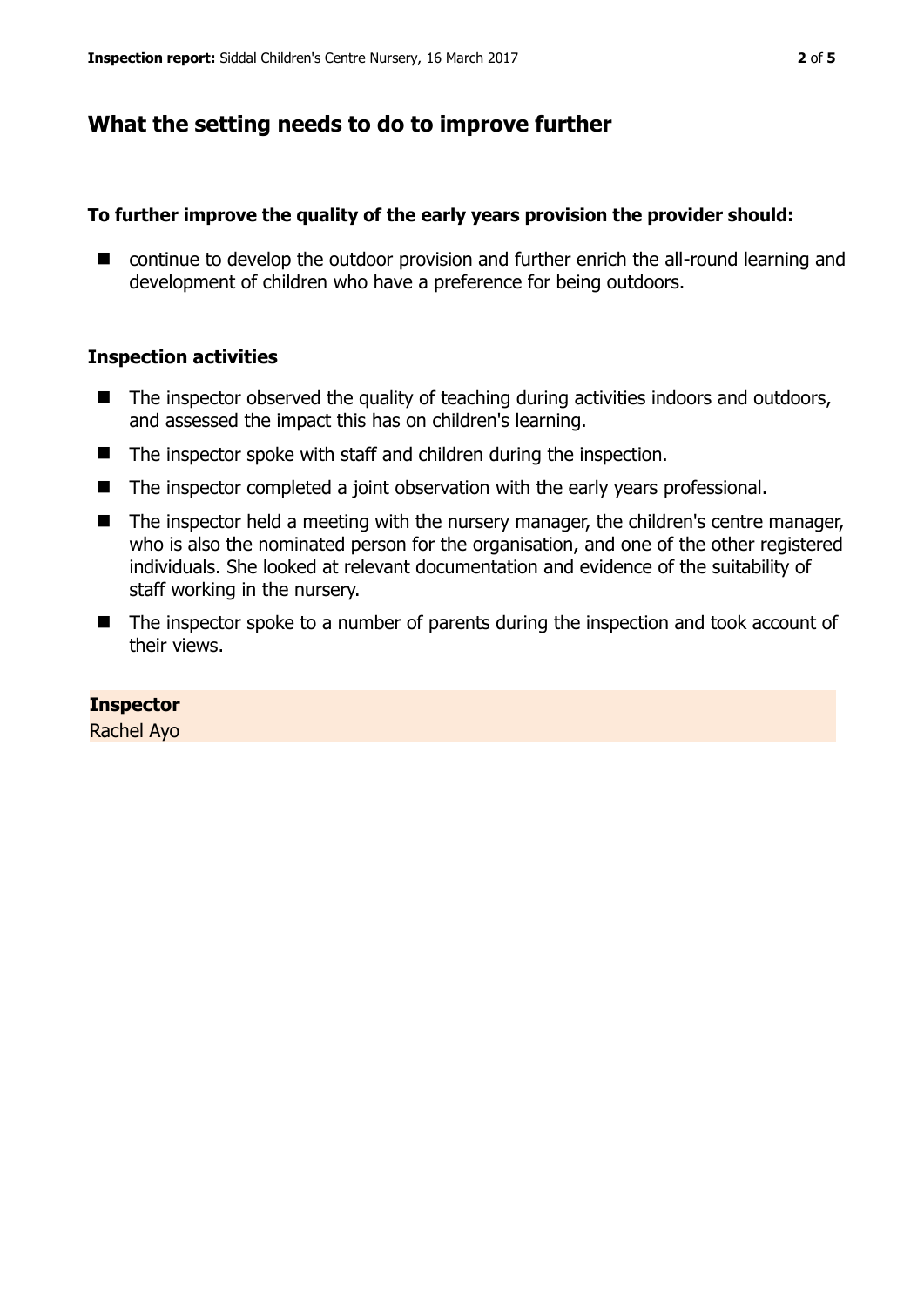# **Inspection findings**

## **Effectiveness of the leadership and management is outstanding**

The arrangements for safeguarding are effective. Staff have a superior knowledge of child protection issues, which is reinforced superbly. Furthermore, unannounced safeguarding audits and safeguarding risk assessments take place. Video monitors and fob-activated key pads promote excellent security. Stringent safe practices are superbly reinforced through displays, signs and newsletters. The monitoring of staff practice is exceptional. There are also outstanding further training opportunities for the already highly qualified staff team. This contributes to staff's professionalism and exceptional provision, as does exhaustive self-reflection tools and action plans. Priority is now being given to developing the outdoors to enrich the learning of children who prefer to play outside. There is excellent consultation with staff, parents and children, with feedback reflected in displays.

## **Quality of teaching, learning and assessment is outstanding**

Staff have an outstanding knowledge of how children learn. They are deployed exceptionally well and have lead roles in developing and overseeing specific initiatives. This significantly enhances provision. Staff ignite children's curiosity and their enthusiasm for learning with a wealth of challenging and captivating experiences. These are meticulously planned from the assessments of children's interests, home experiences and next steps for learning. Children also have free access to the outdoors, which facilitates their preferred learning styles. Staff highly engage and inspire parents through excellent initiatives and home-learning tools. Parents' evenings, for example, inform them about children's progress. Pre-school children delight in chopping up real vegetables in the role play area. Children aged two eagerly explore and investigate enticing sensory media and engage in amusing early pretend play in the role play farm shop.

## **Personal development, behaviour and welfare are outstanding**

Children build secure attachments to staff, who create a very nurturing environment. There are meticulous care and support plans for children who have special educational needs and/or disabilities. These are precisely reviewed and continually updated. Staff organise nursery rooms and daily routines superbly to facilitate children's self-care, confidence and independent learning. Children as young as two readily ask for help to fill up their jug of water for the exciting mud kitchen. Children have an excellent variety of home-made food and create their own herb garden. The nursery has gained a dental health award and implements fun tooth-brushing routines. Empathy dolls and feelings trees help children to learn about behaviour and their own and others' emotions. Visitors reinforce safety messages and children confidently assess and manage risks as they play.

## **Outcomes for children are outstanding**

All children make excellent progress. This includes children who have special educational needs and/or disabilities and those in receipt of additional funding. There is meticulous monitoring and analysis of children's progress, swift early intervention and comprehensive programmes of support. Consequently, achievement gaps are closing rapidly. Children are superbly prepared for moving on to school. They show high levels of excitement and focus and have a wonderful approach to learning.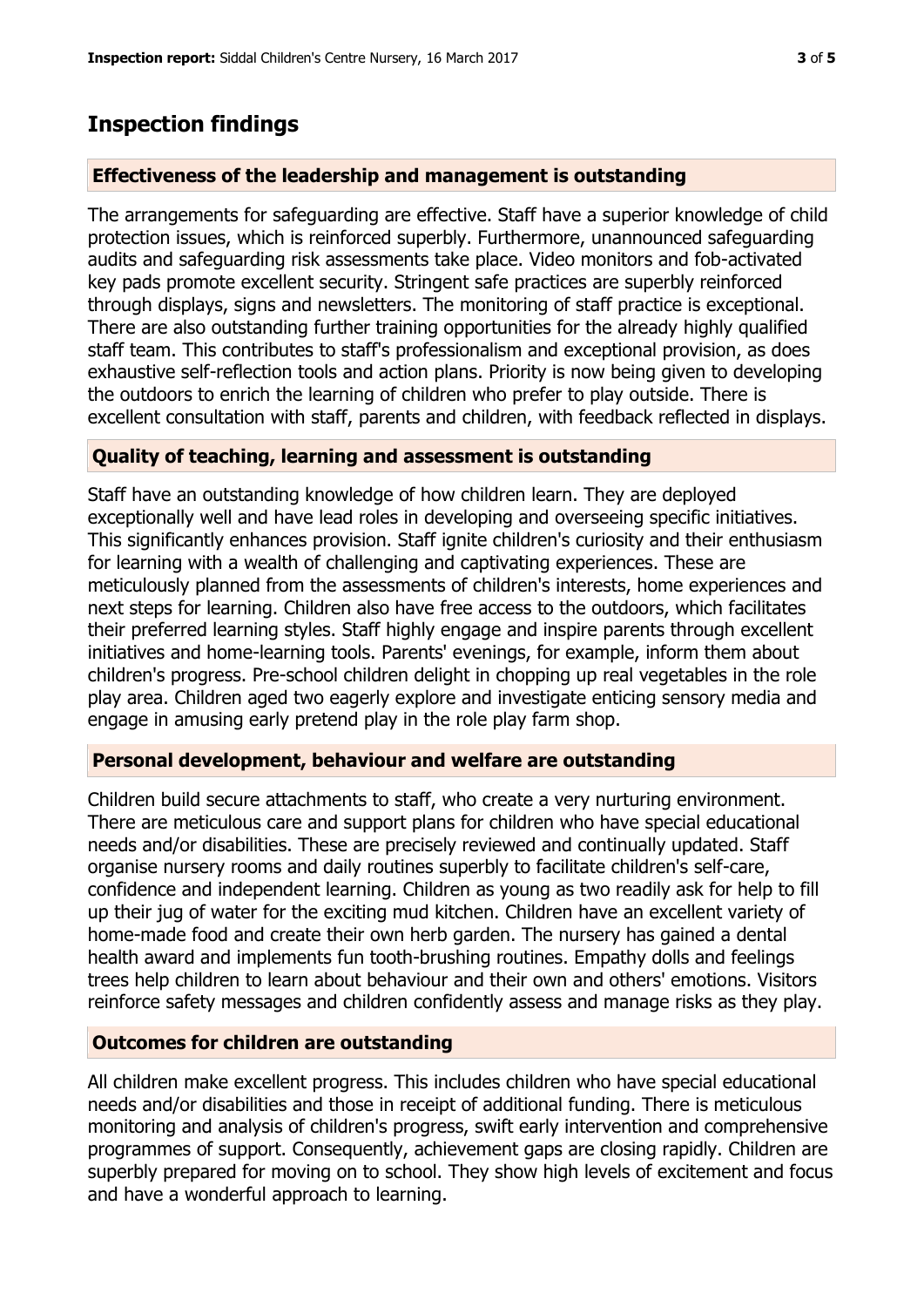## **Setting details**

| Unique reference number                             | EY487779                           |  |  |
|-----------------------------------------------------|------------------------------------|--|--|
| Local authority                                     | Calderdale                         |  |  |
| <b>Inspection number</b>                            | 1010215                            |  |  |
| <b>Type of provision</b>                            | Full-time provision                |  |  |
| Day care type                                       | Childcare - Non-Domestic           |  |  |
| <b>Registers</b>                                    | Early Years Register               |  |  |
| Age range of children                               | $0 - 5$                            |  |  |
| <b>Total number of places</b>                       | 26                                 |  |  |
| <b>Number of children on roll</b>                   | 55                                 |  |  |
| Name of registered person                           | <b>Halifax Opportunities Trust</b> |  |  |
| <b>Registered person unique</b><br>reference number | RP532937                           |  |  |
| Date of previous inspection                         | Not applicable                     |  |  |
| <b>Telephone number</b>                             | 01422 395501                       |  |  |

Siddal Children's Centre Nursery was re-registered in 2015 due to a change to the registered body. It operates from Siddal Children's Centre, which is integrated with Siddal Primary School. The nursery employs 13 members of childcare staff. Of these, eight hold an appropriate early years qualification at level 3, two hold level 5, one holds level 6 and one has early years professional status. The nursery opens from Monday to Friday, all year round. Sessions are from 8am until 6pm. The nursery provides funded early education for two-, three- and four-year-old children.

This inspection was carried out by Ofsted under sections 49 and 50 of the Childcare Act 2006 on the quality and standards of provision that is registered on the Early Years Register. The registered person must ensure that this provision complies with the statutory framework for children's learning, development and care, known as the early years foundation stage.

Any complaints about the inspection or the report should be made following the procedures set out in the guidance 'Complaints procedure: raising concerns and making complaints about Ofsted', which is available from Ofsted's website: www.gov.uk/government/organisations/ofsted. If you would like Ofsted to send you a copy of the guidance, please telephone 0300 123 4234, or email enquiries@ofsted.gov.uk.